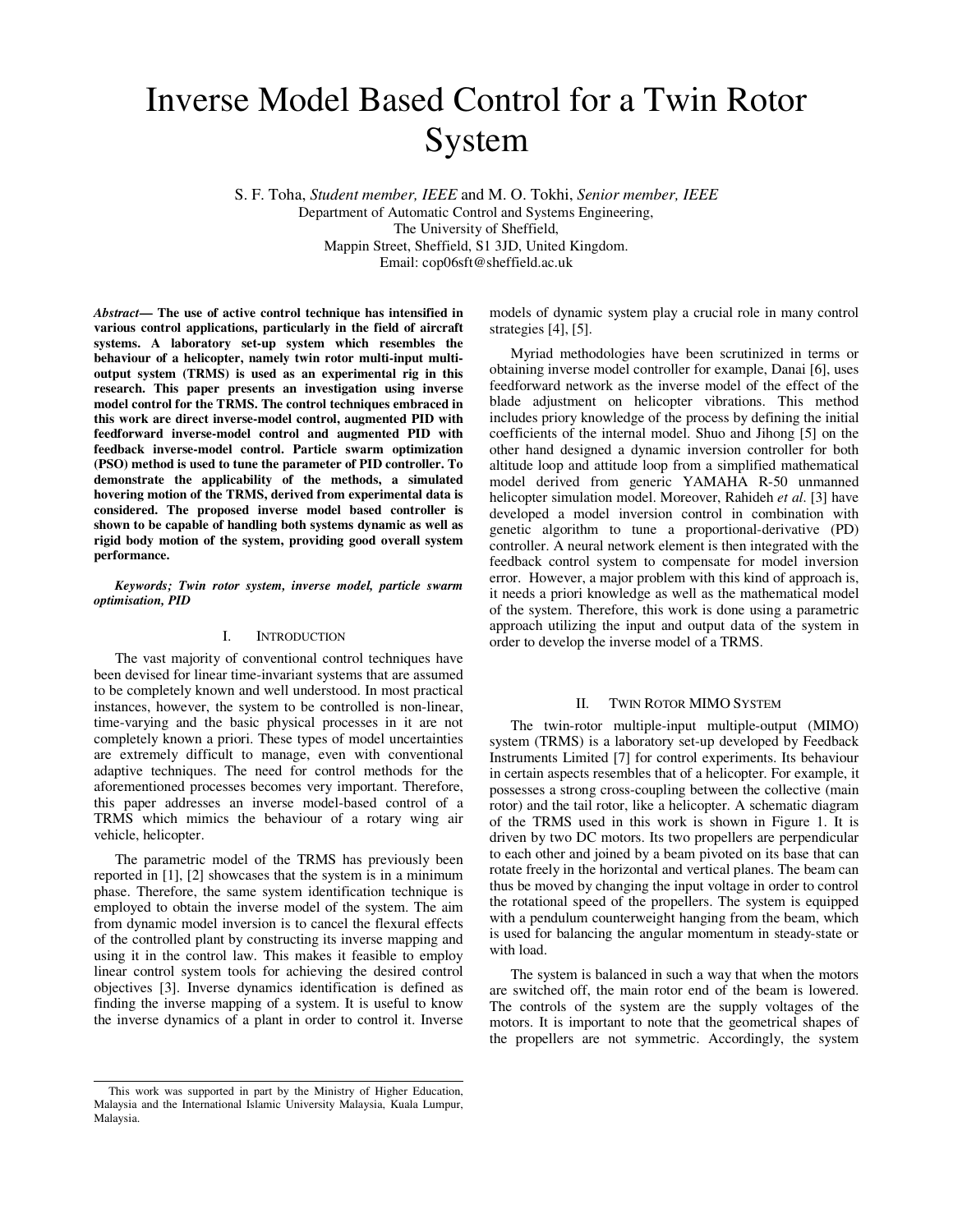behaviour in one direction is different from that in the other direction. Rotation of a propeller produces an angular momentum which, according to the law of conservation of angular momentum, is compensated by the remaining body of the TRMS beam. This results in interaction between the moment of inertia of the motors with propellers. This interaction directly influences the velocities of the beam in both planes. The measured signals are: position of the beam, which constitutes two position angles, and the angular velocities of the rotors. Angular velocities of the beam are software reconstructed by differentiating and filtering the measured position angles of the beam.



Figure 1. Twin rotor multi input multi output system

## III. PARTICLE SWARM OPTIMISATION

Particle swarm optimization [8] is a population-based evolutionary optimization method, inspired by the collective behaviours of birds and flocks. The PSO algorithm is similar to evolutionary computation in producing a random population initially and generating the next population based on current cost, but it does not need reproduction or mutation to produce the next generation. Thus, PSO is faster in finding solutions compared to other evolutionary computation technique.

 Dynamic spread factor PSO (SFPSO) is employed in this paper [1], [9]. The algorithm is found highly effective in improving major issues in basic PSO that are premature convergence and preservation of diversity. As originally developed, inertia weight, *w* is decreased linearly from 0.9 to 0.4 during a run. Suitable selection of the inertia weight provides a balance between global and local exploration and exploitation and results in less iteration on average to find a sufficiently optimal solution. The mathematical representation of SFPSO is given as

$$
x_{id_{new}} = x_{id} + v_{id_{new}}
$$
  
\n
$$
v_{id_{new}} = (w * v_{id}) + c_1 (rand_1(p_{id} - x_{id}))
$$
  
\n
$$
+ c_2 (rand_2(p_{gd} - x_{id}))
$$
\n(1)

where  $w$ ,  $c_1$  and  $c_2$  are given by

$$
w = \exp(-\text{iter } l(\text{spread} - \text{factor} \times \text{max}\_\text{iteration}))
$$
\n
$$
spread_{\text{factor}} = 0.5(\text{spread} + \text{deviation})
$$
\n
$$
c_1 = 2(1 - \text{iter } l \text{ max}\_\text{iteration})
$$
\n
$$
c_2 = 2
$$
\n(2)

where  $x_{id}$  and  $v_{id}$  represent the position vector and velocity vector of the ith particle in the d-dimensional search space respectively. The first part of velocity vector equation in (1) represents the previous velocity, which provides the necessary momentum for particles to roam across the search space. The second part, known as 'cognitive' component, represents the personal thinking of each particle. The cognitive component encourages the particles to move towards their own best positions found so far. The third part is known as the 'social' component, which represents the collaborative effect of the particles, in finding the global optimal solution. The social component always pulls the particles towards the global best particle found so far. In order for particles to keep exploring the search space, it is imperative that they must know their whereabouts and relative distances from each other. The spread factor in SFPSO algorithm measures the distribution of particles in the search space as well as the precision and accuracy of the particles with respect to global optimum. Therefore, when all the particles move within the vicinity of global optimum, both the dynamic SF and hence the inertia weight will drop in value drastically. This will not only force all the particles to converge, but also allow the algorithm to achieve extremely high precision.

Throughout this work, SFPSO is used in search for parameter estimation for both the value of inverse model as well as the value of kp, ki and kd parameters for the PID controllers. The SFPSO process is best explained in Figure 2.



Figure 2. The flowchart of SFPSO algorithm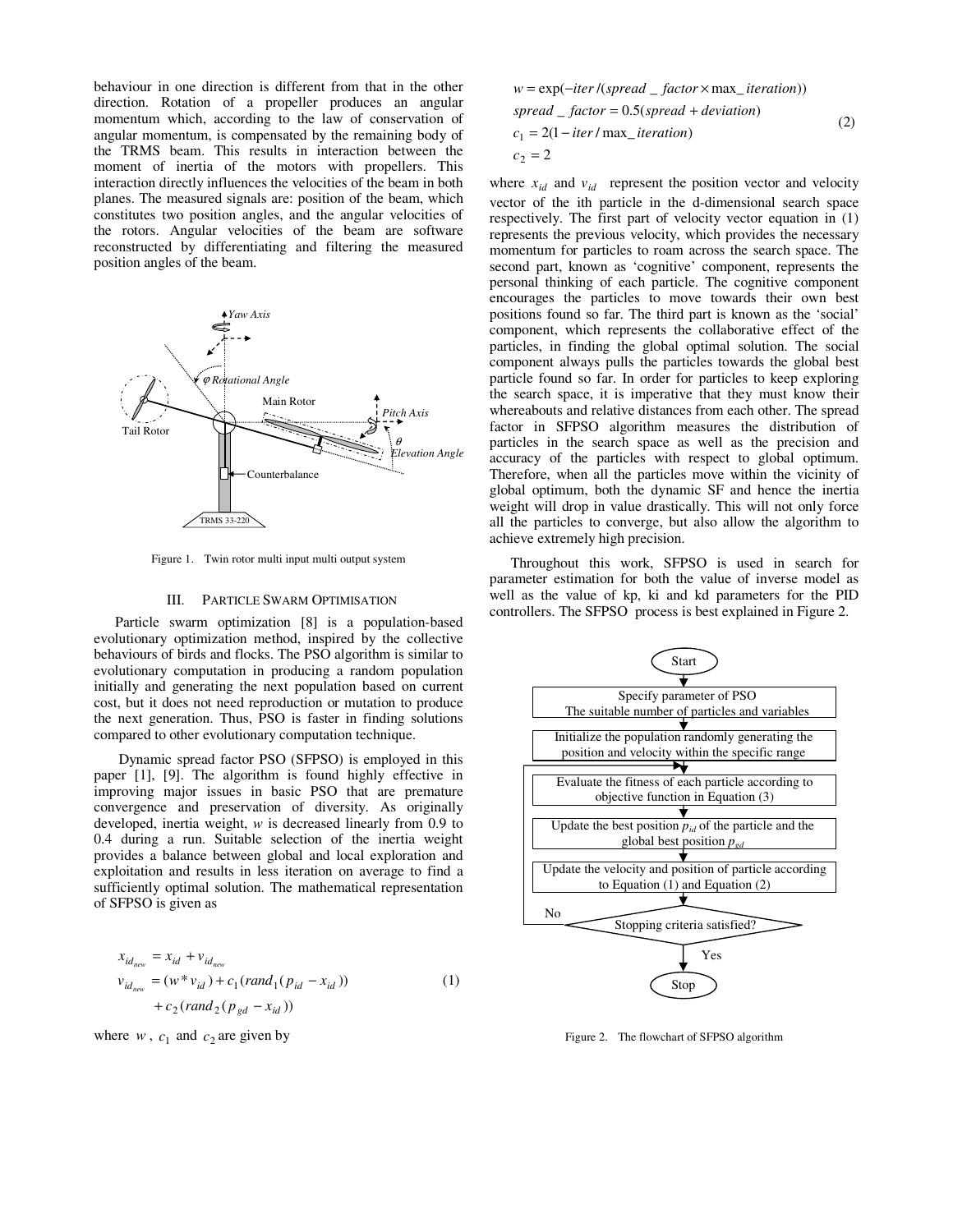## IV. INVERSE MODEL IDENTIFICATION

In this section, the identification of the inverse model of a TRMS is discussed. The forward parametric model of the system that mimic well the TRMS behaviour has been obtained in the previous work using the same SFPSO optimization approach [1], [2]. Dynamic model inversion is a popular method to achieve feedback linearization because it is easy to apply and its physical meaning is clear [10]. The inverse model is designed to have an accurate inverted model replicating the system model. The input of the inverted model is pitch angle of rotor and the output is the main voltage to the system. Figure 3 depicts the schematic diagram of the inverse model identification technique. SFPSO is used to obtain the inverse model parameters of the system. The characteristics of the SFPSO used in the inverse modeling identification are shown in Table I. The difference between the predicted and actual input is recorded as error,  $\varepsilon(t) = u(t) - \hat{u}(t)$ , which in turn is used to form the objective function of the optimization process. Mean squared error (MSE) is used in this work as the objective function and given as

$$
f(x) = \frac{1}{s} \sum_{t=1}^{s} (u(t) - \hat{u}(t))^2
$$
  
where  $s = 1000$  (3)



Figure 3. Schematic diagram of the inverse model identification

The obtained inverse model of the system is then set in cascade with the parametric model of TRMS as shown in Figure 4. The simplest approach for controller design is a completely open loop control strategy, in which the controller is the inverse of the process. For this open loop inverse model control, the input to the inverted model is the desired value of pitch angle,  $\alpha_{ref}(t)$ , the output of the inverted model, that is the input to the plant, is the voltage of the main rotor,  $u(t)$ , and the output of the plant is the pitch angle,  $\alpha(t)$ . The output response of the open loop control in Figure 5 shows that the inverse model has reduced system vibration to some extent, around the set point (rigid-body motion). Therefore, it is evident that the inverse model technique can be used to enhance the tracking characteristics of the system.

TABLE I. THE CHARACTERISTIC OF THE SFPSO COEFFICIENTS FOR INVERSE MODEL IDENTIFICATION

|    | <b>Characteristics</b> |                                 |
|----|------------------------|---------------------------------|
|    | Number of generations  |                                 |
| 2. | Number of particles    | 500 generations<br>30 particles |
| 3  | Number of variables    |                                 |
|    | Inverse model          | 8 variables                     |



Figure 4. The open loop inverse model control



Figure 5. The open loop response of model and inverse control

# V. INVERSE-MODEL BASED CONTROL APPROACHES

#### *A. Direct inverse-model control*

After the promising results from the open loop inverse control, direct inverse control is developed to further investigate the inverse model in closed loop (Figure 6). The TRMS inverse model will have some inaccuracies which may lead to deviations between the reference input and the system output. However, it has been noticed that these are relatively small where the output response started to follow the desired input response even though there is still some overshoot and fluctuation before the system meet the settling time. The result of using direct inverse control is illustrated in Figure 7.



Figure 6. The block diagram of a direct inverse control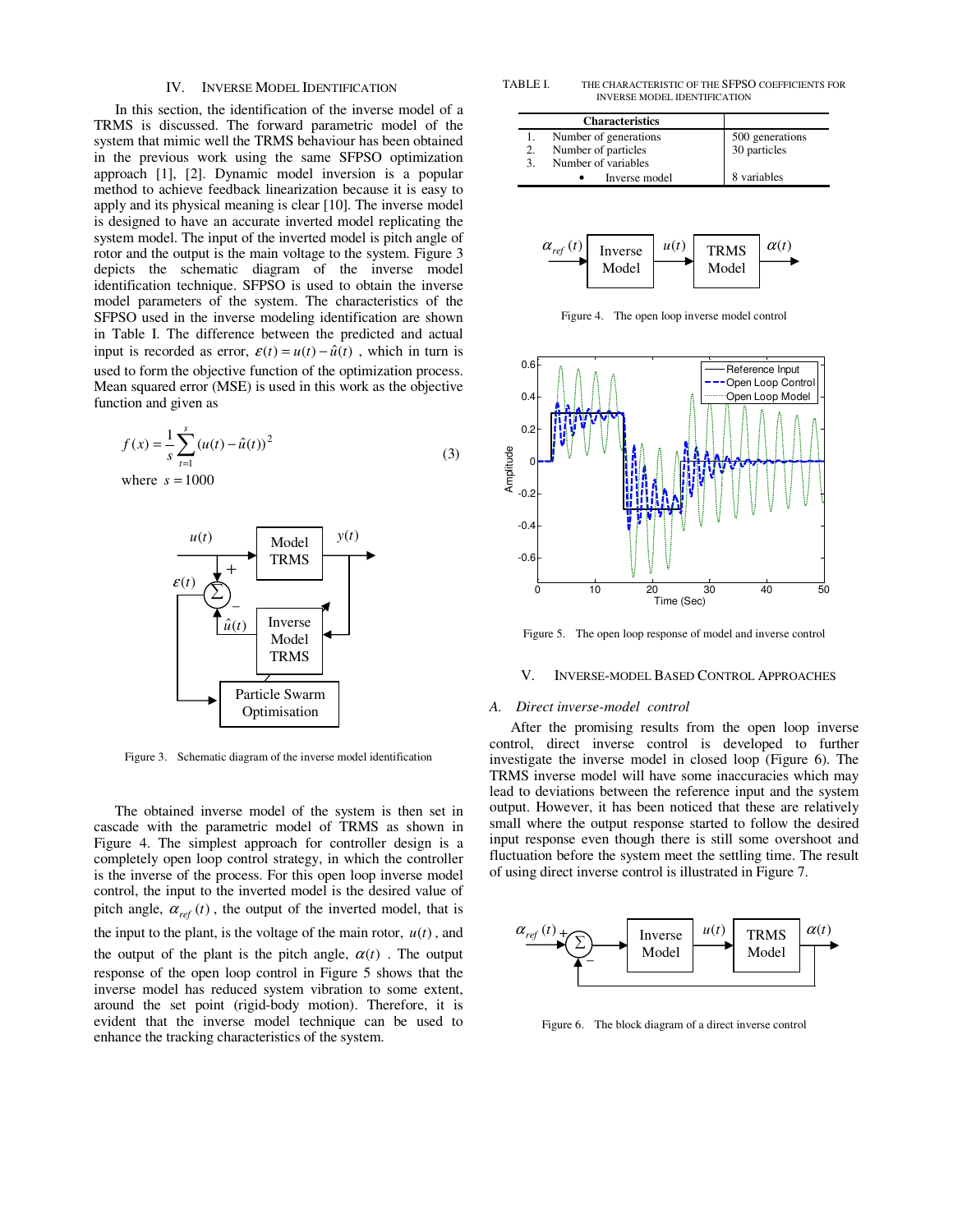

Figure 7. Closed loop response of the direct inverse-model control to a reference input

# *B. Augmented PID and feedforward inverse control*

Fixed stabilising controller has been proposed in [11], [12]. This scheme has first been applied to the control of robot arm trajectory where a proportional controller with gain was used as the stabilizing feedback controller. In this work, the augmented PID and feedforward inverse controller is developed for control of rigid body motion of the TRMS system to enhance the tracking performance of the TRMS in hovering position as shown in Figure 8. The total input that enters the plant is the sum of the feedback control signal and the feedforward control signal which is calculated from the inverse dynamic model. The model uses the desired pitch angle as the input and the output is the main voltage.

Figure 9 shows that the output response of an augmented PID and feedforward inverse controller is better than using direct inverse-model control. The value of overshoot has been reduced by 14% and the settling time also has been reduced for up to 6 second. The optimum values of PID parameters are obtained using SFPSO. The characteristics of the SFPSO and the optimum PID parameter values are listed in Table II and Table III.



Figure 8. The block diagram of a stabilising PID controller



Figure 9. Closed loop response of the augmented PID and feedfforward inverse control to a reference input

## *C. Augmented PID and feedback inverse control*

In the absence of model inversion error, the combination of feedback inverse control loop together with a highpass filter design is applied to augment the vertical attitude control system, see Figure 10. The cutoff frequency value for both high pass filter and low pass filter is set to be 0.15Hz. From previous study [1], [2], the main dominant mode of the TRMS is in between 0-1Hz which is 0.349Hz.

The control structure in Figure 10 comprises into two control loops. The first loop (Loop 1) will correspond to a standard PID controller, with a low pass filter (LPF) located at the feed back loop. The main purpose of the LPF is to reject frequencies above 0.15Hz including the main resonance mode of the system so that the first loop will solely concentrate on control of the rigid body motion of the system.

The second loop (Loop 2) is a negative feedback loop where the inverse model is used as a controller to augment the hovering control of the system albeit of using the PID feedback controller alone. The high pass filter (HPF) will reject the lowfrequency (rigid-body) dynamics of the system. Thus, this loop will control the flexible motion dynamics (vibrations) of the system.



Figure 10. The block diagram of a specialised controller